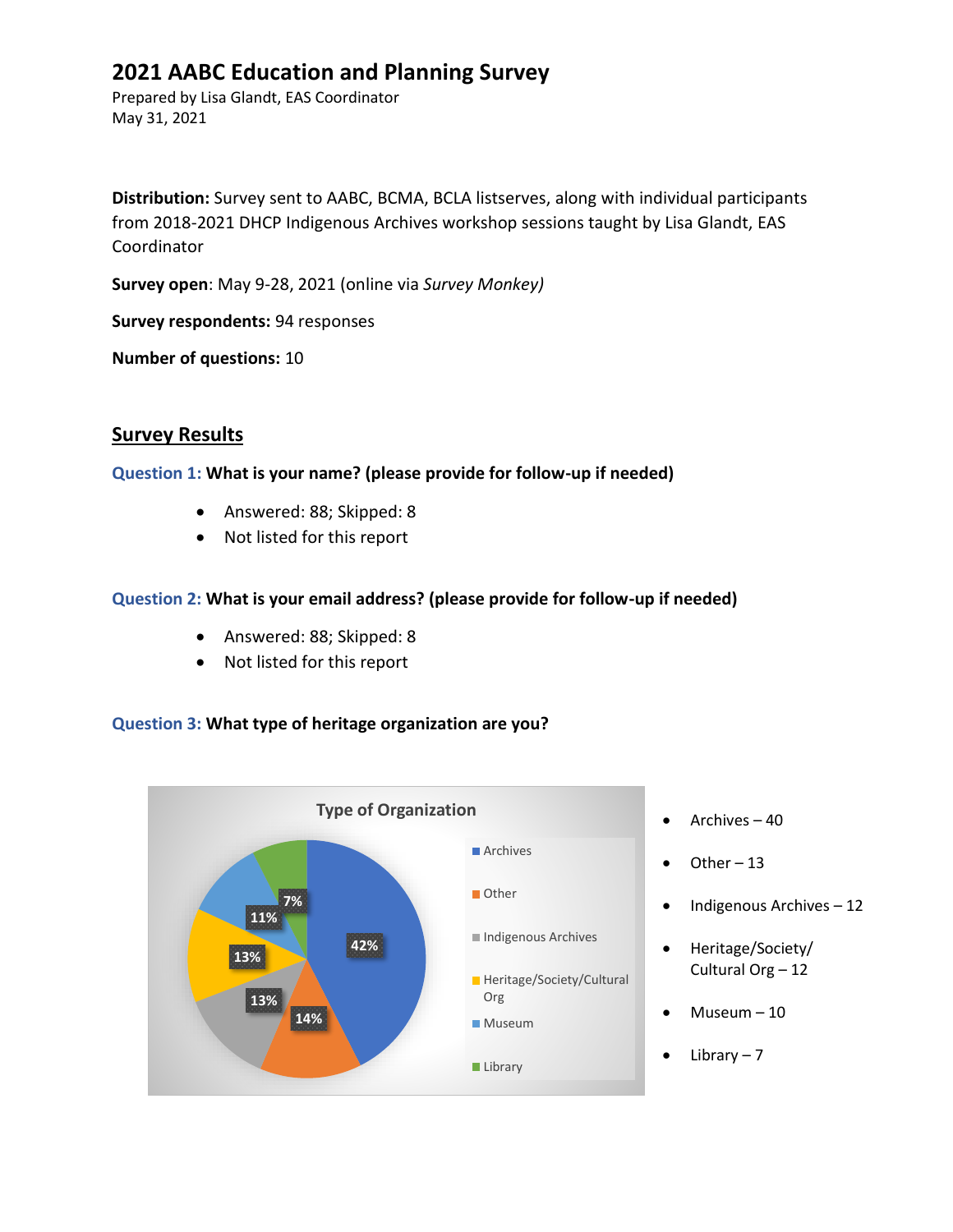#### **Question 4: Are you currently a member of the AABC?**



- Institutional Member 47
- Individual Member 18
- Student/Volunteer 7
- Sustaining/Affiliate  $-2$
- $No 21$
- No, please send me information on how to become a member of the AABC – 4

#### **Question 5: What is the name of your organization?**

- Adams Lake Indian Band Artifact Repository & Archives Delta Archives
- 
- Alder Grove Heritage Society  **Doctors of BC**
- 
- 
- Archives of the Roman Catholic Diocese of Victoria Fort Nelson First Nation
- Barkerville Historic Town and Park Guelph Public Library
- 
- BC Forest Discovery Centre 1999 COMERCIAL VIOLET Haida Gwaii Museum
- BC Government Government Records Service Haida Heritage and Repatriation Society
- BC Society for the Museum of Original Costume Heiltsuk Cultural Education Centre
- BCIT Archives HKRI
- Bowen Island Museum & Archives Independent x 6
- 
- 
- 
- 
- Courtenay and District Museum and Archives Museum at Campbell River
- 
- 
- Cumberland Museum & Archives Oak Bay Archives
- 
- Akisqnuk First Nation District of North Saanich
	-
- Alert Bay Public Library  **Enderby & District Museum & Archives Alert Bay Public Library**
- Archives Lanark **Example 2018** Esquimalt Municipal Archives
	-
	-
- BC Archives Royal BC Museum Gulf of Georgia Cannery Society
	-
	-
	-
	-
	-
- Burnaby Village Museum John Oliver Legacy Society
- Carcross Tagish First Nation  **Kamloops Masonic Resource Center**
- City of Burnaby Archives City of Burnaby Archives Kelowna Museums Society/Public Archives
- City of Coquitlam Archives 2aqızım 2aqızım (Ktunaxa Nation Council)
	-
- Cowichan Historical Society Nikkei National Museum & Cultural Centre
- Cranbrook History Centre  **Northern BC Archives & Special Collections** 
	-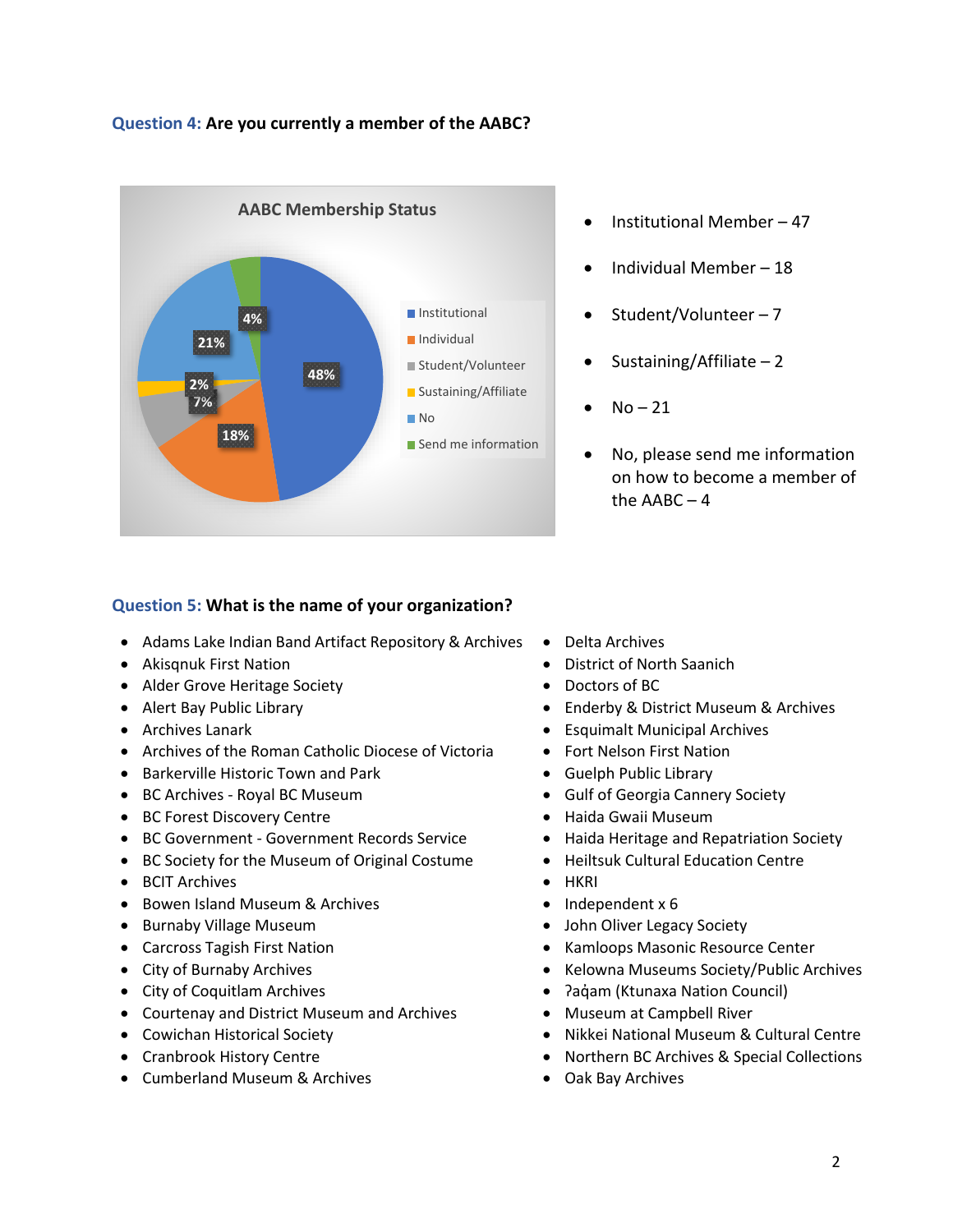- Parksville & District Historical Society x 2 St. Margaret's School Archives
- Pemberton & District Museum & Archives Society Sto:lo Research and Resource Mngt Centre
- Pitt Meadows Heritage and Museum Society Student x 2
- 
- Rossland Historical Museum & Archives Association Town of View Royal Archives
- 
- 
- 
- 
- 
- 
- 
- 
- 
- 
- Sncewips Heritage Museum  **VIVO Media Arts Centre**
- South Asian Studies Institute, UFV WorkSafeBC
- Splat'sin First Nation Xwi7xwa Library
- 
- 
- 
- Reserve Bank of India Stz'uminus First Nation
	-
- Royal Roads University Trail Museum & Archives
- Royal Victoria Yacht Club  **Trinity Western University Archives**
- Saanich Archives Ucwalmicw All Nations Services Society
- Saanich Pioneer Society  **UBC Library Rare Books & Special Collections**
- Sechelt Public Library Contract Library UBC Linguistics Archives
- Selkirk College Uchucklesaht Tribe Government
- Sidney Museum and Archives Ukrainian Women's Association of Canada
- Simpcw Archives Vancouver Art Gallery Library & Archives
- Sisters of St. Ann Vancouver Public Library x 2
- Skwxwú7mesh Úxwumixw (Squamish Nation) Victoria & Van Island Greek Community Society
	-
	-
	-
	- No organization listed x7

## **Question 6: As a member of the AABC, what amount would you be willing to pay to participate in a 1.0-1.5 hour webinar training session?**

- $\bullet$  \$20.00 = 26
- $\bullet$  \$25.00 = 27
- $$30.00 = 14$
- $$40.00 = 9$
- $\bullet$  I do not want to pay = 27

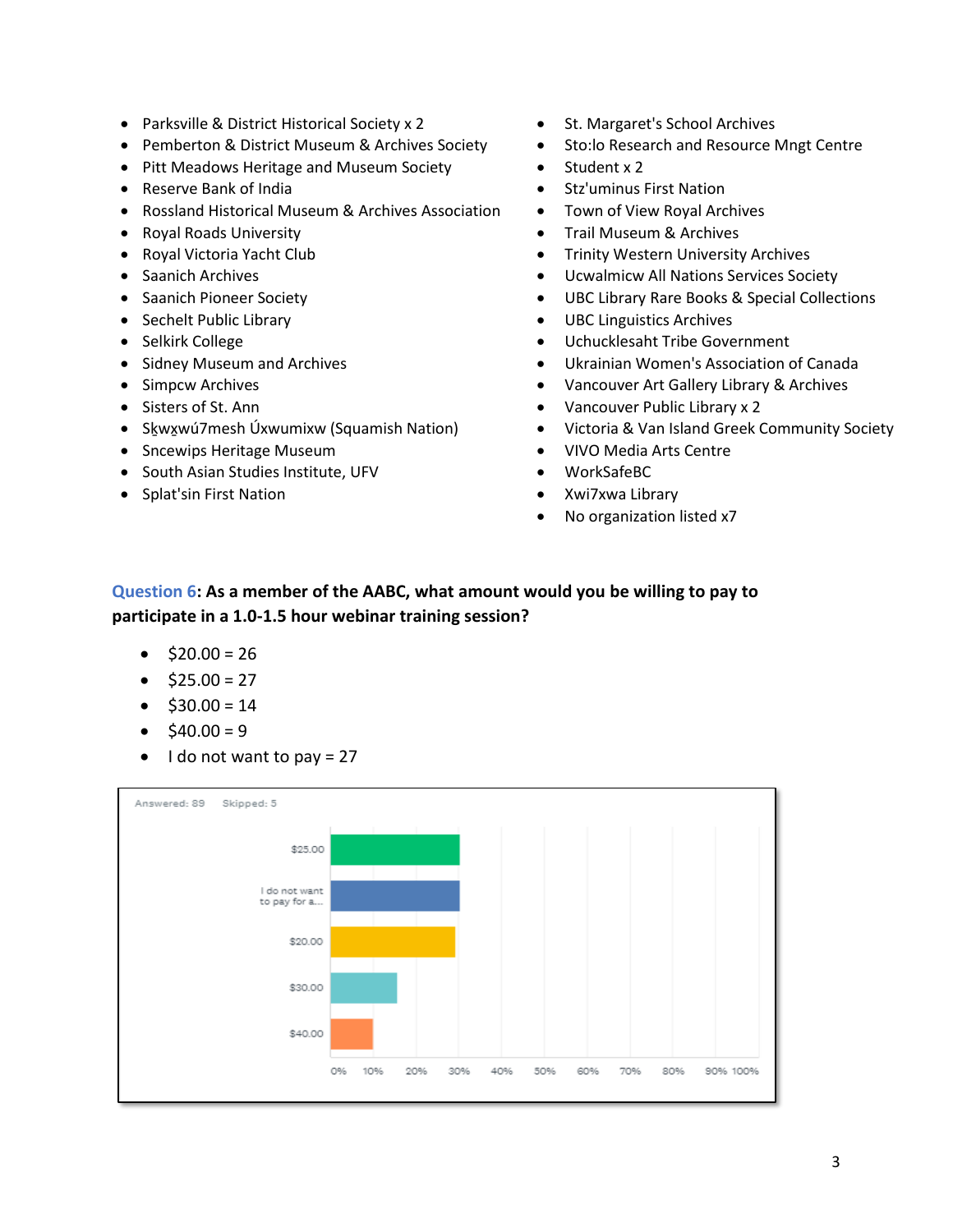**Question 7: As a non-member of the AABC, what amount would you be willing to pay to participate in a 1.0-1.5 hour webinar training session?**

- $$30.00 = 26$
- $$40.00 = 17$
- $$50.00 = 12$
- $\bullet$  I do not want to pay = 14



**Question 8: What themes or topics would you like to see presented as either a workshop, webinar or roundtable? You can select up to 10 themes.**

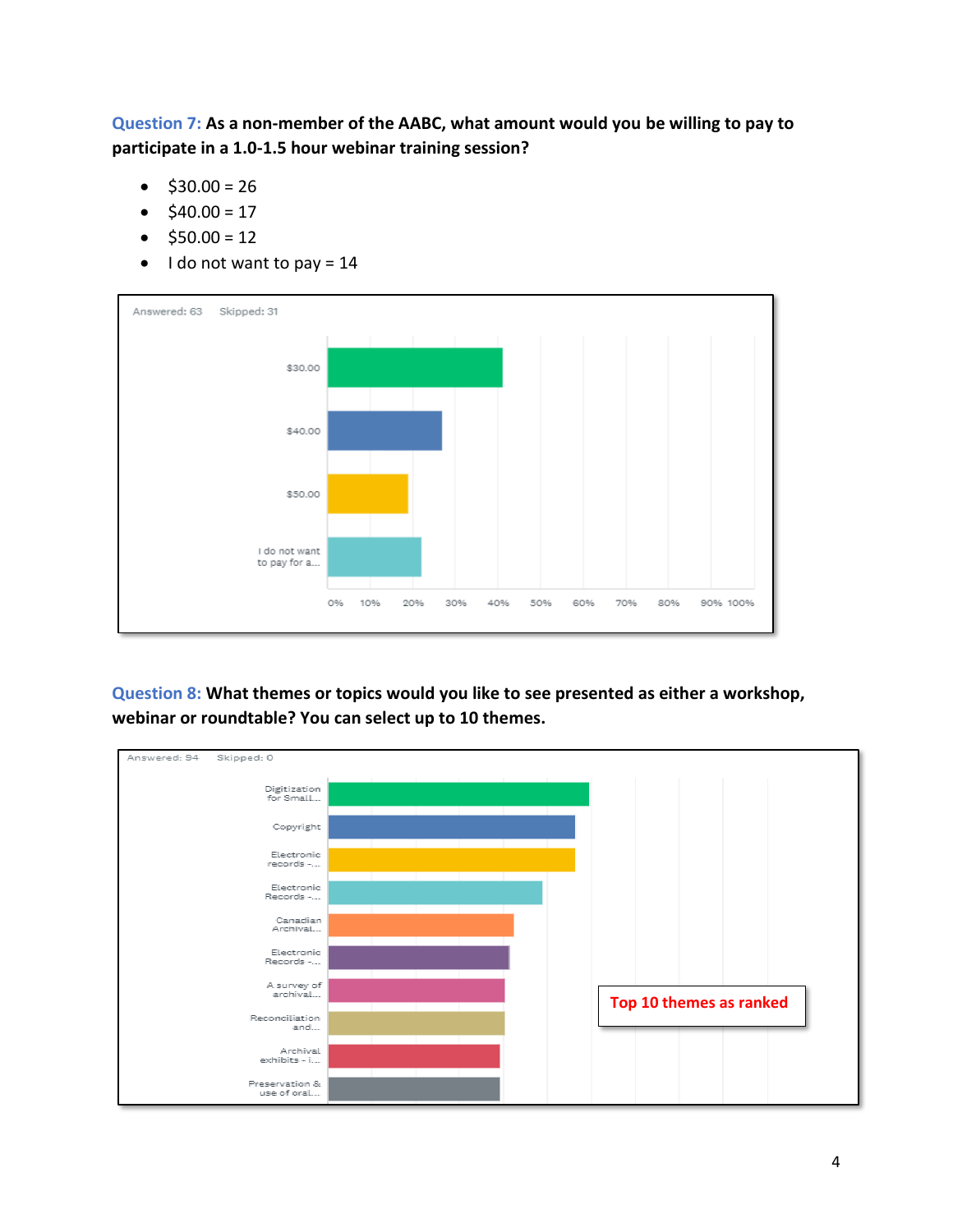# **Full list of workshop, webinar or roundtable themes by ranking:**

| Digitization for Small Archives<br>59.57%<br>56<br>56.38%<br>53<br>Copyright<br>56.38%<br>Electronic records - preservation strategies<br>53<br>Electronic Records - description & access<br>48.94%<br>46<br>Canadian Archival Accession Standard - what is it and how to use it?<br>42.55%<br>40<br>Electronic Records - metadata<br>41.49%<br>39<br>40.43%<br>A survey of archival database options<br>38<br>Reconciliation and decolonizing archival collections<br>40.43%<br>38<br>39.36%<br>Archival exhibits - in person & online<br>37<br>٠<br>39.36%<br>Preservation & use of oral history records<br>37<br>۰<br>Effective archival policy development & implementation<br>37.23%<br>35<br>Grant writing<br>35.11%<br>33<br>35.11%<br>Records Management<br>33<br>32.98%<br>Disaster planning & risk management<br>31<br>T<br>Deaccessioning<br>31.91%<br>30<br>Preservation & use of visual materials - photographs<br>31.91%<br>30<br>28.72%<br>Exploring Indigenous Archives<br>27<br>Genealogy research - tips & resources<br>26.60%<br>25<br>Arrangement & Description<br>25.53%<br>24<br>Managing an Archives Program<br>24.47%<br>23<br>Preservation<br>24.47%<br>23.<br>Preservation & use of moving images - film & video<br>24.47%<br>23.<br>Acquisition & Appraisal<br>23.40%<br>22.<br>Volunteer recruitment & management<br>23 40%<br>22<br>17.02%<br>Exploring Government Archives<br>16.<br>Introduction to Archival Practice<br>17.02%<br>16<br>Facility planning and maintenance<br>15.96%<br>15<br>14.89%<br>Exploring Community Archives<br>14 | ANSWER CHOICES | ٠ | <b>RESPONSES</b> | ٠ |
|---------------------------------------------------------------------------------------------------------------------------------------------------------------------------------------------------------------------------------------------------------------------------------------------------------------------------------------------------------------------------------------------------------------------------------------------------------------------------------------------------------------------------------------------------------------------------------------------------------------------------------------------------------------------------------------------------------------------------------------------------------------------------------------------------------------------------------------------------------------------------------------------------------------------------------------------------------------------------------------------------------------------------------------------------------------------------------------------------------------------------------------------------------------------------------------------------------------------------------------------------------------------------------------------------------------------------------------------------------------------------------------------------------------------------------------------------------------------------------------------------------------------------------------------------------------------------|----------------|---|------------------|---|
|                                                                                                                                                                                                                                                                                                                                                                                                                                                                                                                                                                                                                                                                                                                                                                                                                                                                                                                                                                                                                                                                                                                                                                                                                                                                                                                                                                                                                                                                                                                                                                           |                |   |                  |   |
|                                                                                                                                                                                                                                                                                                                                                                                                                                                                                                                                                                                                                                                                                                                                                                                                                                                                                                                                                                                                                                                                                                                                                                                                                                                                                                                                                                                                                                                                                                                                                                           |                |   |                  |   |
|                                                                                                                                                                                                                                                                                                                                                                                                                                                                                                                                                                                                                                                                                                                                                                                                                                                                                                                                                                                                                                                                                                                                                                                                                                                                                                                                                                                                                                                                                                                                                                           |                |   |                  |   |
|                                                                                                                                                                                                                                                                                                                                                                                                                                                                                                                                                                                                                                                                                                                                                                                                                                                                                                                                                                                                                                                                                                                                                                                                                                                                                                                                                                                                                                                                                                                                                                           |                |   |                  |   |
|                                                                                                                                                                                                                                                                                                                                                                                                                                                                                                                                                                                                                                                                                                                                                                                                                                                                                                                                                                                                                                                                                                                                                                                                                                                                                                                                                                                                                                                                                                                                                                           |                |   |                  |   |
|                                                                                                                                                                                                                                                                                                                                                                                                                                                                                                                                                                                                                                                                                                                                                                                                                                                                                                                                                                                                                                                                                                                                                                                                                                                                                                                                                                                                                                                                                                                                                                           |                |   |                  |   |
|                                                                                                                                                                                                                                                                                                                                                                                                                                                                                                                                                                                                                                                                                                                                                                                                                                                                                                                                                                                                                                                                                                                                                                                                                                                                                                                                                                                                                                                                                                                                                                           |                |   |                  |   |
|                                                                                                                                                                                                                                                                                                                                                                                                                                                                                                                                                                                                                                                                                                                                                                                                                                                                                                                                                                                                                                                                                                                                                                                                                                                                                                                                                                                                                                                                                                                                                                           |                |   |                  |   |
|                                                                                                                                                                                                                                                                                                                                                                                                                                                                                                                                                                                                                                                                                                                                                                                                                                                                                                                                                                                                                                                                                                                                                                                                                                                                                                                                                                                                                                                                                                                                                                           |                |   |                  |   |
|                                                                                                                                                                                                                                                                                                                                                                                                                                                                                                                                                                                                                                                                                                                                                                                                                                                                                                                                                                                                                                                                                                                                                                                                                                                                                                                                                                                                                                                                                                                                                                           |                |   |                  |   |
|                                                                                                                                                                                                                                                                                                                                                                                                                                                                                                                                                                                                                                                                                                                                                                                                                                                                                                                                                                                                                                                                                                                                                                                                                                                                                                                                                                                                                                                                                                                                                                           |                |   |                  |   |
|                                                                                                                                                                                                                                                                                                                                                                                                                                                                                                                                                                                                                                                                                                                                                                                                                                                                                                                                                                                                                                                                                                                                                                                                                                                                                                                                                                                                                                                                                                                                                                           |                |   |                  |   |
|                                                                                                                                                                                                                                                                                                                                                                                                                                                                                                                                                                                                                                                                                                                                                                                                                                                                                                                                                                                                                                                                                                                                                                                                                                                                                                                                                                                                                                                                                                                                                                           |                |   |                  |   |
|                                                                                                                                                                                                                                                                                                                                                                                                                                                                                                                                                                                                                                                                                                                                                                                                                                                                                                                                                                                                                                                                                                                                                                                                                                                                                                                                                                                                                                                                                                                                                                           |                |   |                  |   |
|                                                                                                                                                                                                                                                                                                                                                                                                                                                                                                                                                                                                                                                                                                                                                                                                                                                                                                                                                                                                                                                                                                                                                                                                                                                                                                                                                                                                                                                                                                                                                                           |                |   |                  |   |
|                                                                                                                                                                                                                                                                                                                                                                                                                                                                                                                                                                                                                                                                                                                                                                                                                                                                                                                                                                                                                                                                                                                                                                                                                                                                                                                                                                                                                                                                                                                                                                           |                |   |                  |   |
|                                                                                                                                                                                                                                                                                                                                                                                                                                                                                                                                                                                                                                                                                                                                                                                                                                                                                                                                                                                                                                                                                                                                                                                                                                                                                                                                                                                                                                                                                                                                                                           |                |   |                  |   |
|                                                                                                                                                                                                                                                                                                                                                                                                                                                                                                                                                                                                                                                                                                                                                                                                                                                                                                                                                                                                                                                                                                                                                                                                                                                                                                                                                                                                                                                                                                                                                                           |                |   |                  |   |
|                                                                                                                                                                                                                                                                                                                                                                                                                                                                                                                                                                                                                                                                                                                                                                                                                                                                                                                                                                                                                                                                                                                                                                                                                                                                                                                                                                                                                                                                                                                                                                           |                |   |                  |   |
|                                                                                                                                                                                                                                                                                                                                                                                                                                                                                                                                                                                                                                                                                                                                                                                                                                                                                                                                                                                                                                                                                                                                                                                                                                                                                                                                                                                                                                                                                                                                                                           |                |   |                  |   |
|                                                                                                                                                                                                                                                                                                                                                                                                                                                                                                                                                                                                                                                                                                                                                                                                                                                                                                                                                                                                                                                                                                                                                                                                                                                                                                                                                                                                                                                                                                                                                                           |                |   |                  |   |
|                                                                                                                                                                                                                                                                                                                                                                                                                                                                                                                                                                                                                                                                                                                                                                                                                                                                                                                                                                                                                                                                                                                                                                                                                                                                                                                                                                                                                                                                                                                                                                           |                |   |                  |   |
|                                                                                                                                                                                                                                                                                                                                                                                                                                                                                                                                                                                                                                                                                                                                                                                                                                                                                                                                                                                                                                                                                                                                                                                                                                                                                                                                                                                                                                                                                                                                                                           |                |   |                  |   |
|                                                                                                                                                                                                                                                                                                                                                                                                                                                                                                                                                                                                                                                                                                                                                                                                                                                                                                                                                                                                                                                                                                                                                                                                                                                                                                                                                                                                                                                                                                                                                                           |                |   |                  |   |
|                                                                                                                                                                                                                                                                                                                                                                                                                                                                                                                                                                                                                                                                                                                                                                                                                                                                                                                                                                                                                                                                                                                                                                                                                                                                                                                                                                                                                                                                                                                                                                           |                |   |                  |   |
|                                                                                                                                                                                                                                                                                                                                                                                                                                                                                                                                                                                                                                                                                                                                                                                                                                                                                                                                                                                                                                                                                                                                                                                                                                                                                                                                                                                                                                                                                                                                                                           |                |   |                  |   |
|                                                                                                                                                                                                                                                                                                                                                                                                                                                                                                                                                                                                                                                                                                                                                                                                                                                                                                                                                                                                                                                                                                                                                                                                                                                                                                                                                                                                                                                                                                                                                                           |                |   |                  |   |
|                                                                                                                                                                                                                                                                                                                                                                                                                                                                                                                                                                                                                                                                                                                                                                                                                                                                                                                                                                                                                                                                                                                                                                                                                                                                                                                                                                                                                                                                                                                                                                           |                |   |                  |   |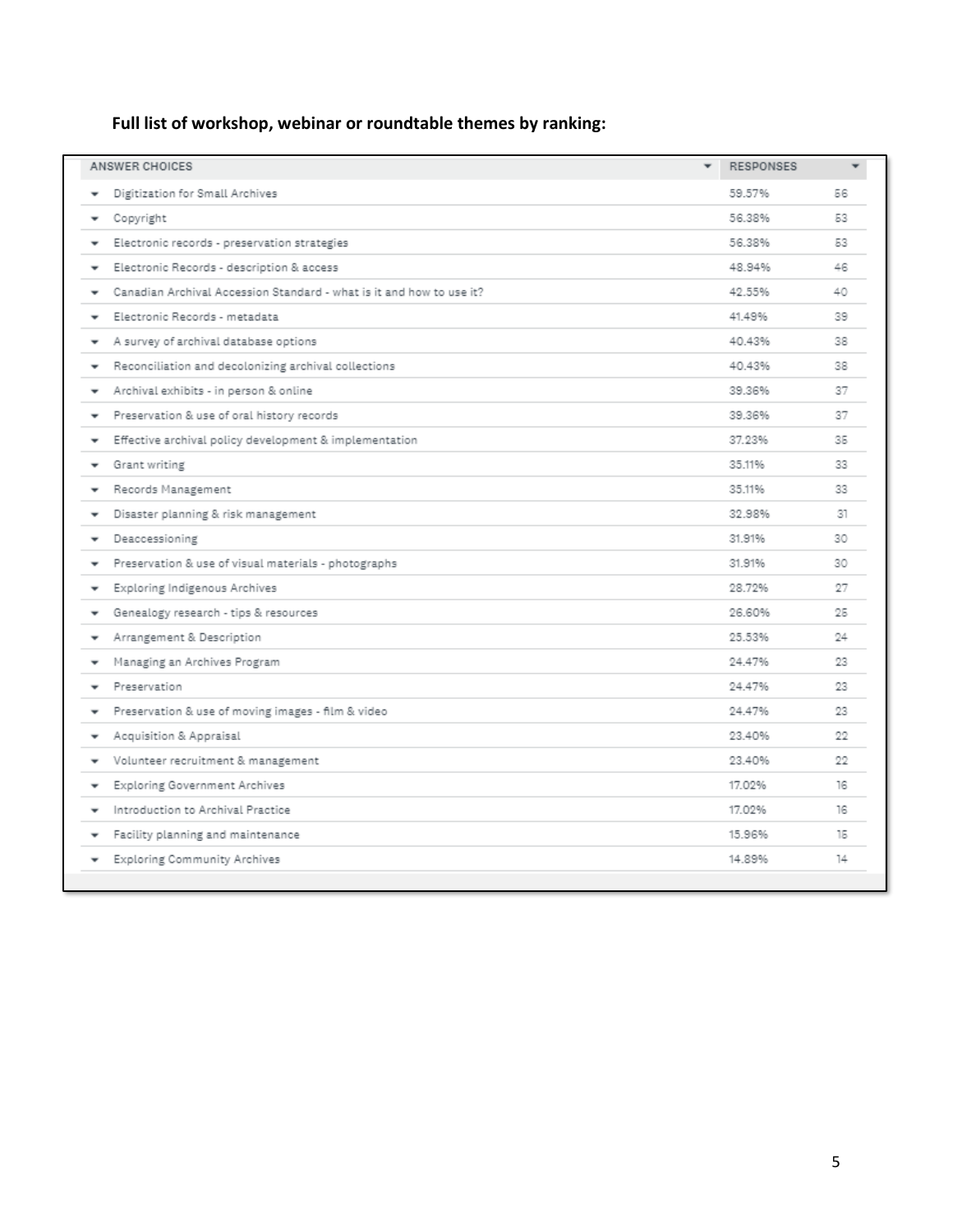## **Question 9: Is there a topic that YOU would like to present as part of an AABC webinar panel or roundtable discussion? Do you know a SPEAKER that you would like the AABC to work with?**

- Topic: Research accessibility, speaker idea: Kay Slater, Accessibility Consultant.
- Topic: TK labels and Indigenous knowledge sovereignty, speaker idea: Kayla Lar-Son is the new Indigitization program manager. She would likely be willing to provide a session.
- Topic: Manual for small community archive, speaker idea: Laura Millar the book is still our most used manual (and much loved).
- Topic: disaster planning and/or preservation strategies, speaker idea: Tara Fraser, head of Conservation at the Vancouver Art Gallery
- Topic: Indigitization Program at MOA/UBC; speaker idea: Gerald Lawson
- *(Name/email noted) =* If exploring the topic of community archives, I may be interested in taking part in a panel or roundtable discussion, pending availability.
- *(Name/email noted) =* I have been working with the Wellington County Branch of Ontario Ancestors. We have done a number of workshops around genealogy including the use of archival records. I have also, independently, developed workshops around using newspaper in genealogical research. Currently working on workshop titled creating a home archives.
- *(Name/email noted) =* Currently I am a student. But I also work in film and tv postproduction (I work with archives/documentaries), if that is of interest (I'm also located in New Zealand).
- *(Name/email noted) =* I could share my experience: a) Facility planning and maintenance; b) Volunteer recruitment & management.
- *(Name/email noted) =* I'm interested in helping small 'museum & archives' building or leading strategy sessions/workshop along the lines of helping an organization with few staff understand the differences btw their physical holdings and their archival holdings and to learn more about what others are doing.
- *(Name/email noted) =* Teaching with Primary Sources (Creating Education Kits with Archival Records).
- *(Name/email noted) =* I'd be happy to contribute to anything aimed at those new to the profession as I've been doing it for a while now. :)
- *(Name/email noted) =* I'd be willing to be part of a roundtable on genealogy research. The two speakers I would recommend are Marie Palmer (https://www.apgen.org/users/mariepalmer) and David Obee (http://www.daveobee.com/)
- *(Name/email noted)* = Speaking as an indigenous person who has to navigate in these strange worlds to preserve the Haida and many indigenous nations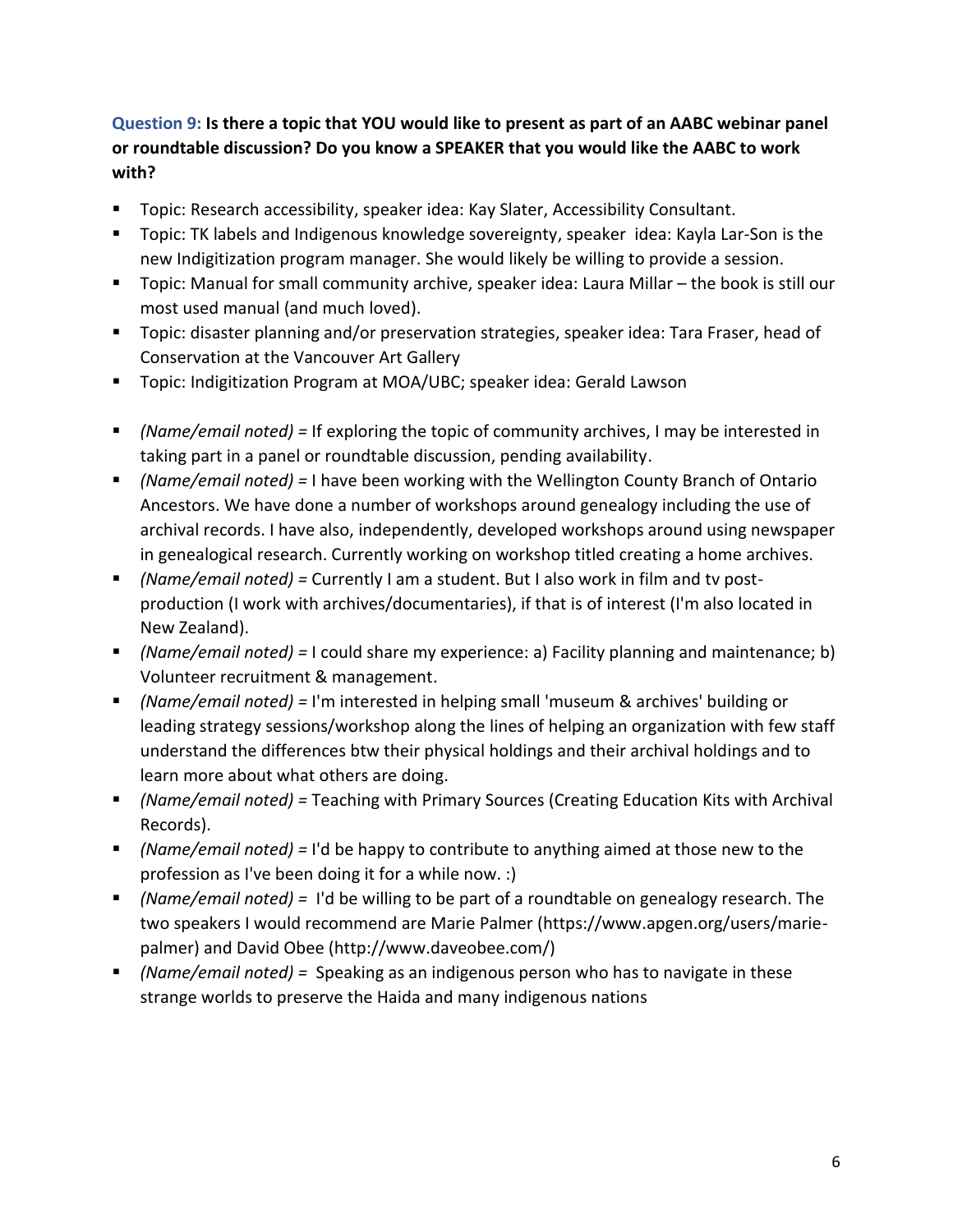## **Question 10: Do you have any other suggestions or ideas for an AABC workshop, webinar or roundtable?**

- Archival Collaborations projects with other archives, organizations or sectors.
- Scientific preservation of documentary heritage.
- Understanding the differences/similarities between (Roman Catholic) church archives and secular archives.
- Is there a strategy for arrangement and preservation of digitized photos? The trend is away from hard copies. What does the future of cataloguing photos in that format look like?
- I took "Kitchen Conservation" workshops quite a few years ago and they were very useful for facilities with limited budgets.
- That it be in person.
- Conservation of textual records/photographs dealing with dry mold, water, pest damage
- Keep up the great work AABC!!! :-)
- I would be interested in more information regarding appraisal of donated materials.
- I only didn't check the disaster planning option because I attended the most recent one. It was hugely useful and should definitely be repeated!
- Not any other suggestions BUT I particularly like the idea of having a workshop about Archival exhibits - both in person and online (listed above).
- Meeting the challenges of digitization records and the destruction of the physical counterparts - what are the principles around this?
- I could easily have chosen 12-15 of the topics listed above, and as I came to this late in life, I have a lot to learn and cannot afford the online courses offered by UVic or other postsecondary institutions, so options offered by organizations such as AABC are very important. Our community archives was left by previous people, so there is a lot of work to be done and I would rather it is done correctly, so yes, lots of learning to be done. =)
- **■** I like all the suggestions.
- Very grateful of all these ideas!!
- I would like the AABC to conduct A Diploma in Archives and Records Management online like certificate courses.
- Using what you have using excel for managing and finding digital files.
- I would only want to pay for training if there was no other way to cover the cost i.e. grants
- Storage and preservation workshop.
- Archives and public engagement.
- I would love to hear about topics that help archives maintain control over their holdings in an increasingly digital era, and how to convince companies / governments to support archives in these changing times.
- White people in power and white systems as "the norm" or thought of as "neutral" in archival work. What do we do about it? How do we disrupt this?
- Developing pre-ingest digital workflows Hardware and Software setups for digital preservation.